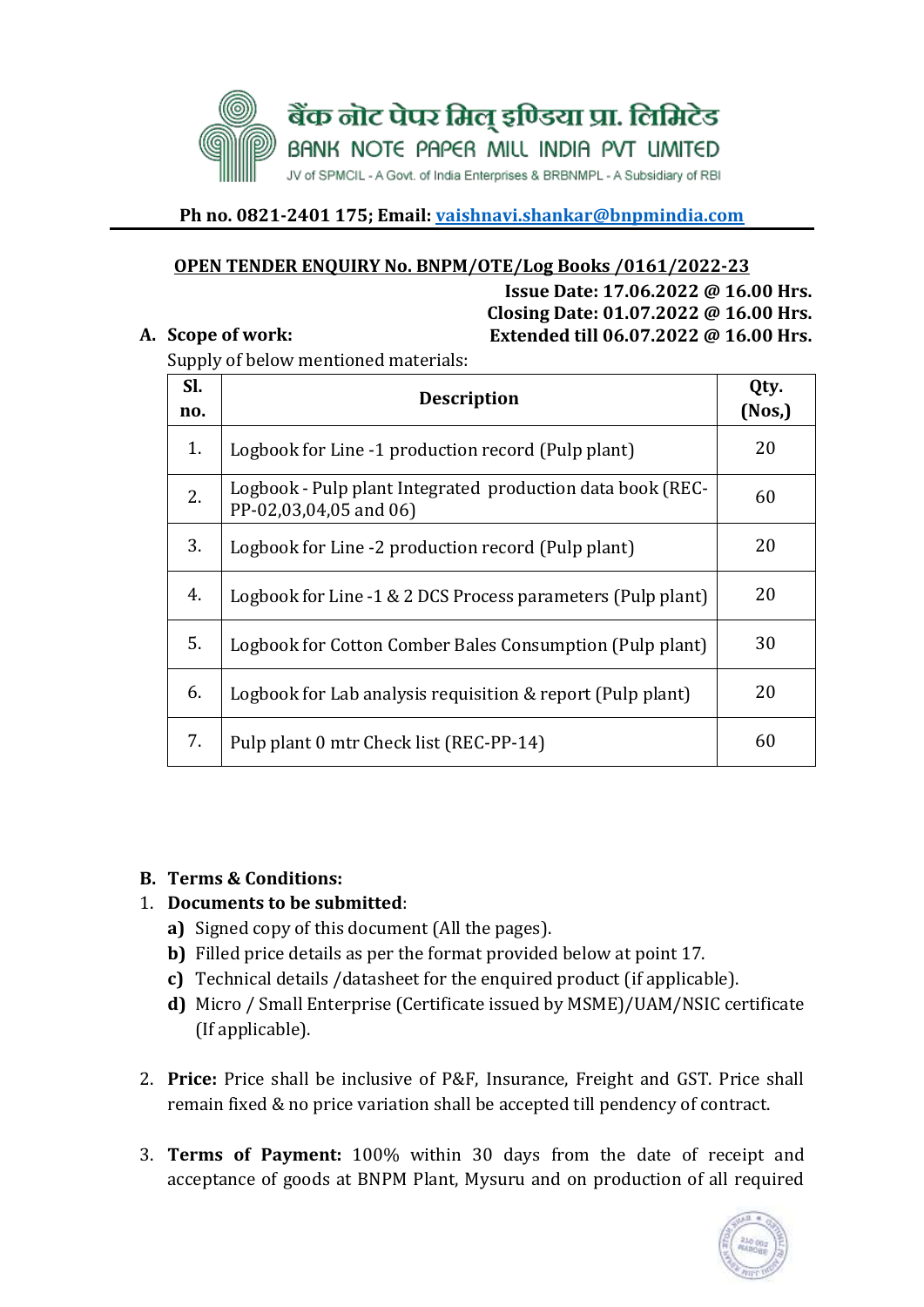documents by the supplier. Warranty certificate (if applicable) and NEFT/RTGS details shall be furnished along with the Original Invoice.

- 4. **Delivery Terms & Delivery Address:** Delivery shall be made on F.O.R Basis, Bank Note Paper Mill India Pvt. Ltd., Mysore. Delivery Address: Engineering Stores, Bank Note Paper Mill India Pvt. Ltd., Note Mudran Nagar, Mysore - 570003. Stores contact details: 0821-2401476/486.
- 5. **Taxes:** All Taxes shall be as applicable in GST regime. Payment of CGST, SGST, IGST & UTGST: The suppliers are required to adhere the following procedure in order to honour the payment against CGST, SGST, IGST & UTGST in the invoice.
	- i) An invoice issued by the vendor for goods or services or both as applicable should be in accordance with the provisions of Sec 31 of the CGST Act & should contain all the prescribed information's in accordance with Chapter VI of CGST rules 2017.
	- ii) A debit note issued if any, by the vendor should be in accordance with the provisions of Sec 34 of the CGST Act.
	- iii) The vendor should mandatorily upload the aforementioned documents in respective GSTR, details of outward supplies of goods or services as applicable within the prescribed time under GST Act.
	- iv) The vendor should provide the relevant documents to confirm the tax charged on the invoice has been paid to the credit of government after adjusting the ITC if any.

Notwithstanding the above, the supplier should provide indemnification as follows:

In the event of non-compliances with respect to GST Act & Rules by the successful bidder, the purchaser is allowed to adjust the GST amount from retention amount (either in BG or in cash) held by the company. If no amount is available for recovery, the successful bidder will refund the GST liability within 10 days from the date of GST reversal in GSTRN.

The above requirements are mandatory to claim any GST liability, falling which, the GST liability will not be paid /reimbursed/accepted.

# **A. The bidder should consider the following points while quoting GST Rate in their bids:**

- 1. In case of unregistered bidders, the rate and amount of GST shall be shown as "Nil".
- 2. In case of a compounding dealer, GST shall be quoted as "Nil" as compounded dealers cannot collect GST from the consumers. The price quoted therefore shall be construed as all inclusive.

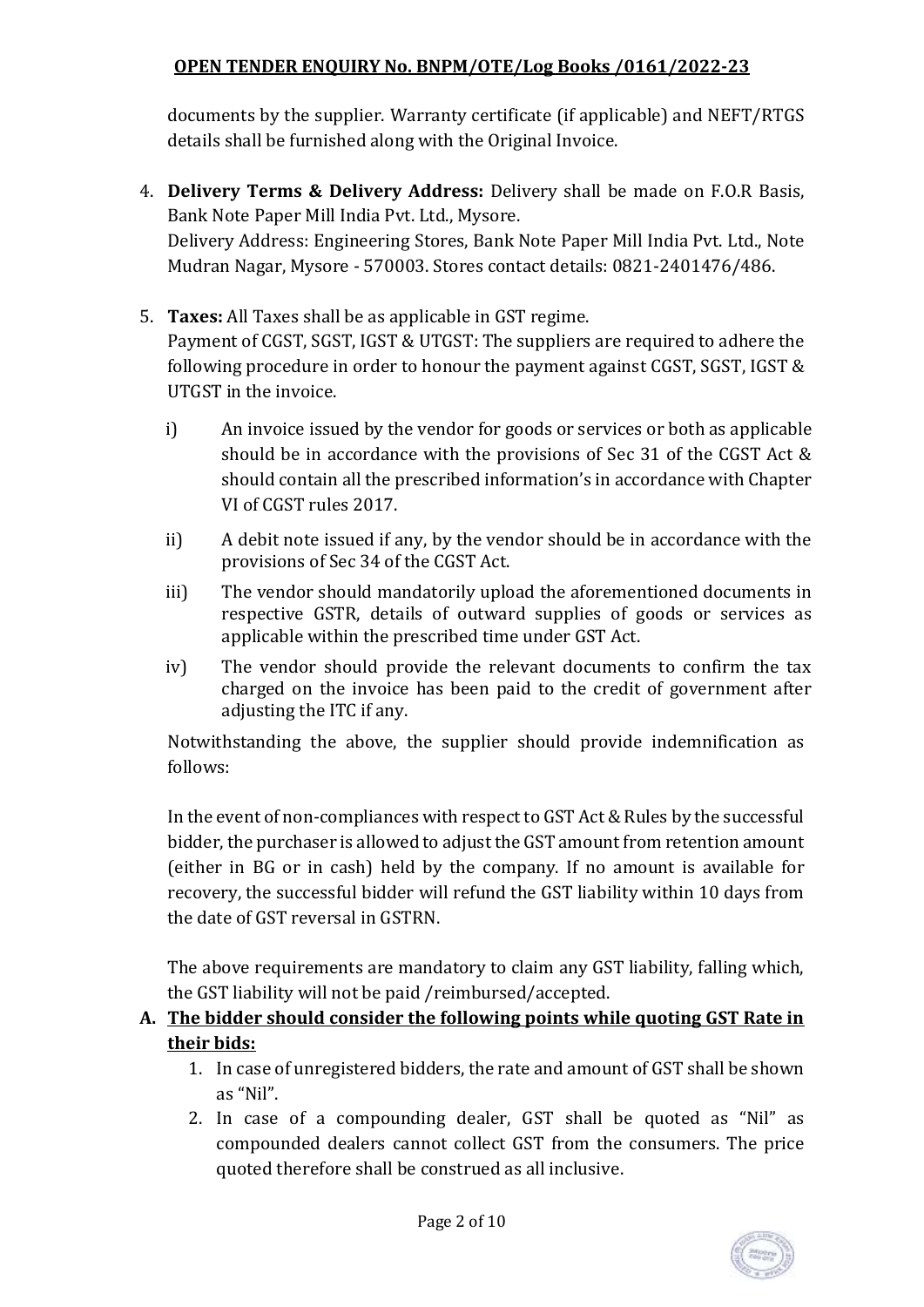- 3. In case of work contracts or pure labour contracts, the bidder shall quote single GST rate for the work.
- 4. In case of composite supplies, i.e., a supply consisting of one principal supply and other ancillary supplies, the supply will attract the GST Rate of the principal supply. For example, if Item A in the supply order is the major or principal supply and other items are ancillary supplies, the bidder shall quote the GST Rate applicable to the principal goods (i.e., Item A) being supplied.
- 5. In case of mixed supply, i.e., a combination of two or more individual goods made together for a single price (each of these items can be supplied separately and is not dependent on any other), the total supply will attract the GST rate of the item which has the highest rate of tax. For example, if Item A in the mixed supply attracts highest rate of tax, the bidder shall quote the GST rate applicable to item A for total mixed supply.
- 6. In case of supplies which are neither composite nor mixed supplies, the bidder shall quote the GST Rate applicable to each item of supply separately.
- 7. If there is any difference of opinion regarding classification in HSN code, the bidder should sought clarification/raise query within the given time from the date of tender and it would be clarified before submitting the bid. Once clarified then that will be final & binding and no deviation shall be granted.

# **B. Other instructions for the bidders to claim any GST liability, failing which, the GST liability will not be paid/reimbursed/accepted:**

- 1. Registered/compounding Contractor/supplier should produce GST Invoice containing all the particulars stated in Rule 46 of the CGST Rules, 2017 in accordance with the provisions of Section 31 of the CGST ACT.
- 2. The supplier should mandatorily update the invoice details in GSTR-1, details of outward supplies of goods or services within the prescribed time under GST Act
- 3. The Payment shall be made net of TDS as per the provisions of CGST/SGST/IGST Act.
- 4. Wherever there is difference in the amount admitted, the supplier may be directed to issue a Credit Note (in case of reduction in the Invoice value)/Debit Note (in case of increase in the Invoice value), and payment shall be released only after the receipt of such Debit or Credit Note
- 5. Supplier should provide the relevant documents to confirm the tax charged on the invoice has been paid to the credit of Government after adjusting with ITC, if any.
- 6. Supplier should provide indemnification as follows: "In the event of noncompliances with respect to GST ACT and Rules by the supplier, the supplier should refund the GST liability within 10 days from the date of GST reversal in GSTRN failing which the purchaser shall recover the GST

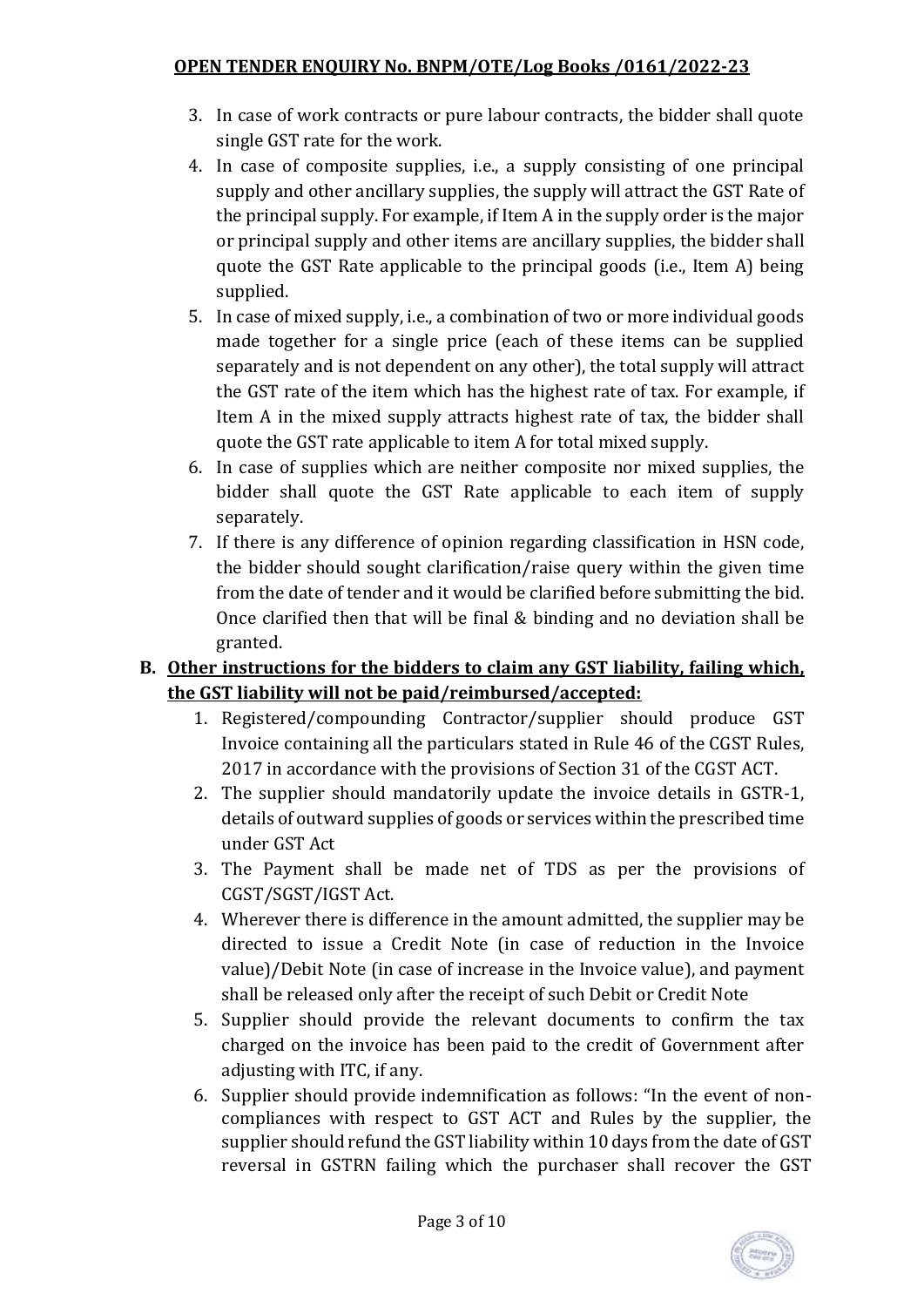amount from the retention amount (whether in BG or in Cash) held by the company".

6. **Warranty:** The product supplied shall be under warranty for 5 Years from the date of receipt of material at BNPM Plant, Mysore. Warranty certificate to be enclosed wherever applicable.

If the applicable warranty period is less than 5 Years then the same has to be mentioned at the appropriate place provided at page no. 9 of this enquiry document.

- 7. **Liquidated Damages (LD):** Liquidated damages shall be applicable at the rate of 0.5% per week or part thereof until actual delivery or performance, subject to a maximum deduction of 10% of the delayed good's /service's contract price.
- 8. **Delay in supplier's performance:** Time for and the date specified in the contract or as extended for the delivery of the stores shall be deemed to be the essence of the contract and the supplier shall deliver the goods and perform the services under the contract within the time schedule specified by BNPM in the contract.

Any delay attributable to the supplier in maintaining its contractual obligations towards delivery of goods and performance of services shall render the supplier liable to any or all the following sanctions besides any administrative action such as (a) Imposition of liquidity damages (as mentioned in point 7 of this enquiry document); (b) Termination of contract for default (as mentioned in point 12 of this enquiry document).

9. **Extension of Time:** If the contract is delayed in the progress of work by changes ordered in the work, or any clause which BNPM shall decide to justify the delay, then the time of completion shall be extended by a reasonable time.

If at any time during the currency of contract, the supplier encounters conditions hindering timely delivery of the goods and performance of services, the supplier shall promptly inform BNPM in writing about the same and its likely duration and make a request to BNPM for extension of the delivery schedule accordingly. On receiving the supplier's communication, BNPM shall examine the situation as soon as possible and, at its discretion, may agree to extend the delivery schedule, with or without liquidated damages for completion of supplier's contractual obligations by issuing an amendment to the contract.

10. **Rejection Replacement:** In case of supplies, materials not meeting our specification will be rejected outright and the rejected material shall be taken back within 7 days at the cost and risk of the supplier and replacement should be made within 15 days from the date of intimation. No payment shall be made for rejected item. If the material is not taken back within the stipulate period, BNPM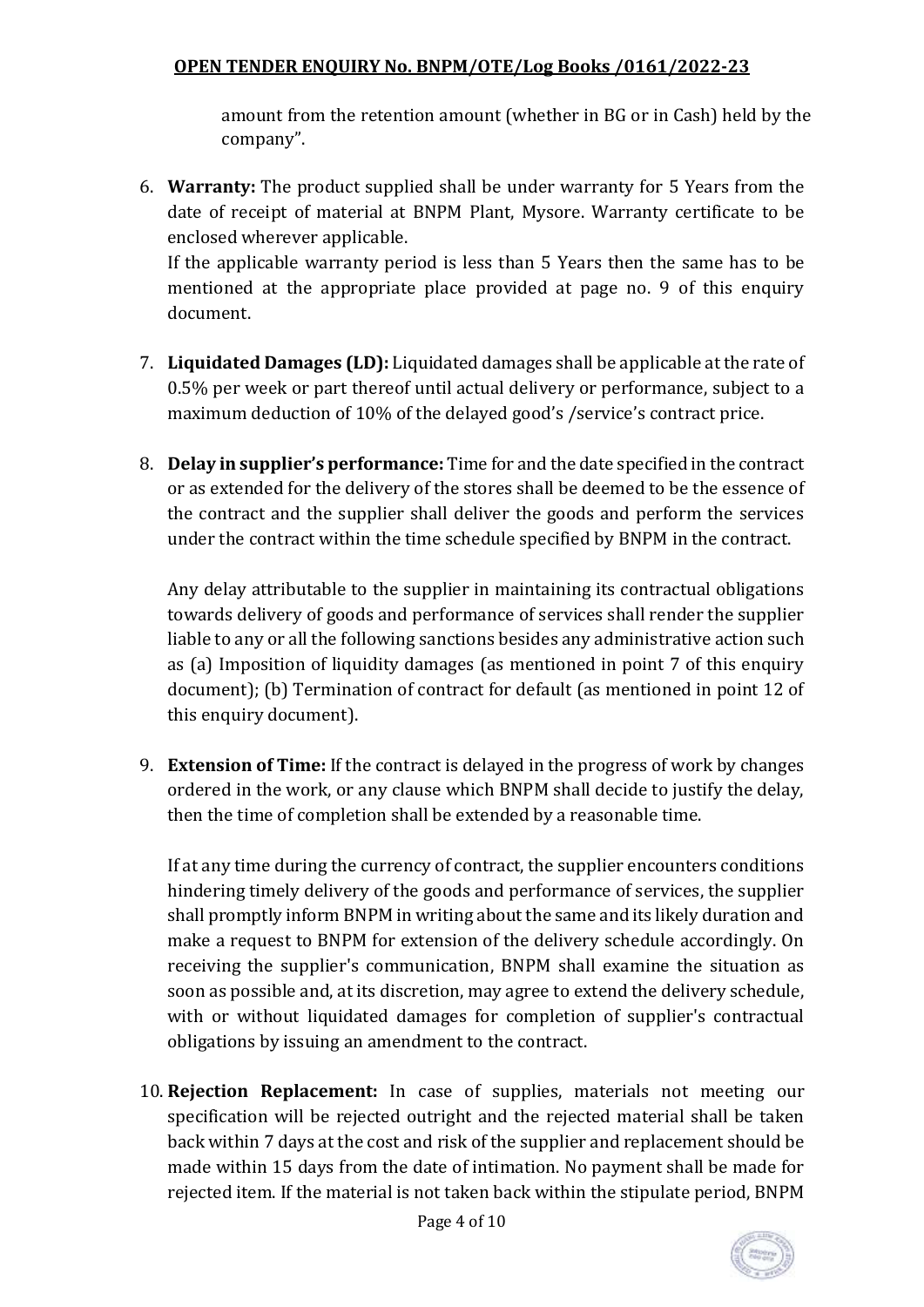reserves the right to dispose-off the material at the risk and expense of the vendor as per provision under Section IV: General conditions of contract.

11. **Risk Purchase Clause:** If the supplier fails to abide by the terms and conditions of the contract/agreement, or fails to supply the material as per the delivery schedule or any time repudiates the contract,

Procure the tendered item / render service from other agencies at the risk and cost of the supplier. The cost difference between the alternative arrangement and existing contract value wherein default has been made will be recovered from the supplier along with the other incidental charges.

In case of procurement through alternative sources, if procurement price is lower than the existing contract value wherein default has been made, in such case no benefit on this account will be passed on to the supplier.

- 12. **Termination for Convenience (Foreclosure) Clause:** BNPM reserves the right to terminate the contract, in whole or in part for its (BNPM's) convenience, by serving written notice on the supplier at any time during the currency of the contract. The notice shall specify that the termination is for the convenience of BNPM. The notice shall also indicate inter-alia, the extent to which the supplier's performance under the contract is terminated, and the date with effect from which such termination will become effective.
- 13. **Settlement of Disputes through Arbitration:** All disputes and differences of any kind whatsoever arising out of or in connection with the contract, whether during the progress of the work or after their completion except accepted matters shall be settled through arbitration process as per the Arbitration & Conciliation Act, 1996. The venue of arbitration shall be Mysore, Karnataka.
- 14. **Legal Jurisdiction:** The Courts of Mysore (Karnataka State) shall alone have jurisdiction to decide on any legal matter of dispute whatsoever arising out or in respect of the contract.
- 15. **Force Majeure:** In the event of any unforeseen event directly interfering with the supply of stores arising during the currency of the contract, such as war, hostilities, acts of the public enemy, civil commotion, sabotage, fires, floods, explosions, epidemics, quarantine restrictions, strikes, lockouts, or acts of God, the Contractor shall, within a week from the commencement thereof, notify the same in writing to the Purchaser with reasonable evidence thereof. Unless otherwise directed by BNPM in writing, the supplier shall continue to perform its obligations under the contract as far as reasonably practical, and shall seek all reasonable alternative means for performance not prevented by the Force Majeure event. If the force majeure condition(s) mentioned above be in force for a period of 90 days or more at any time, either party shall have the

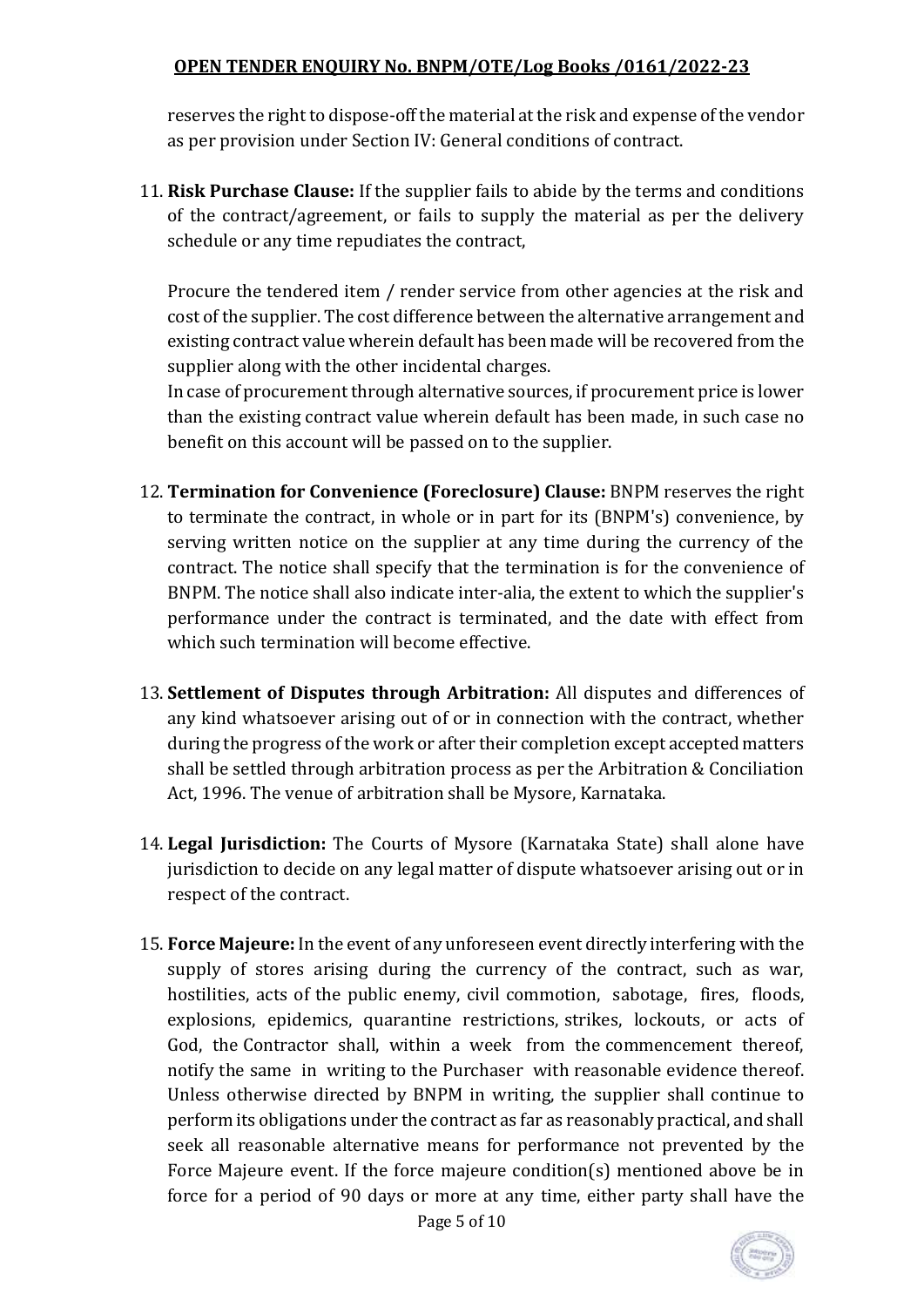option to terminate the contract on expiry of 90 days of commencement of such force majeure by giving 14 days' notice to the other party in writing. In case of such termination, no damages shall be claimed by either party against the other, save and except those which had occurred under any other clause of this contract prior to such termination.

16. **Rights of Rejection:** BNPMIPL reserves the right to reject any or all the applied bids without assigning any reason whatsoever. The enquiry can be rejected on national security grounds.

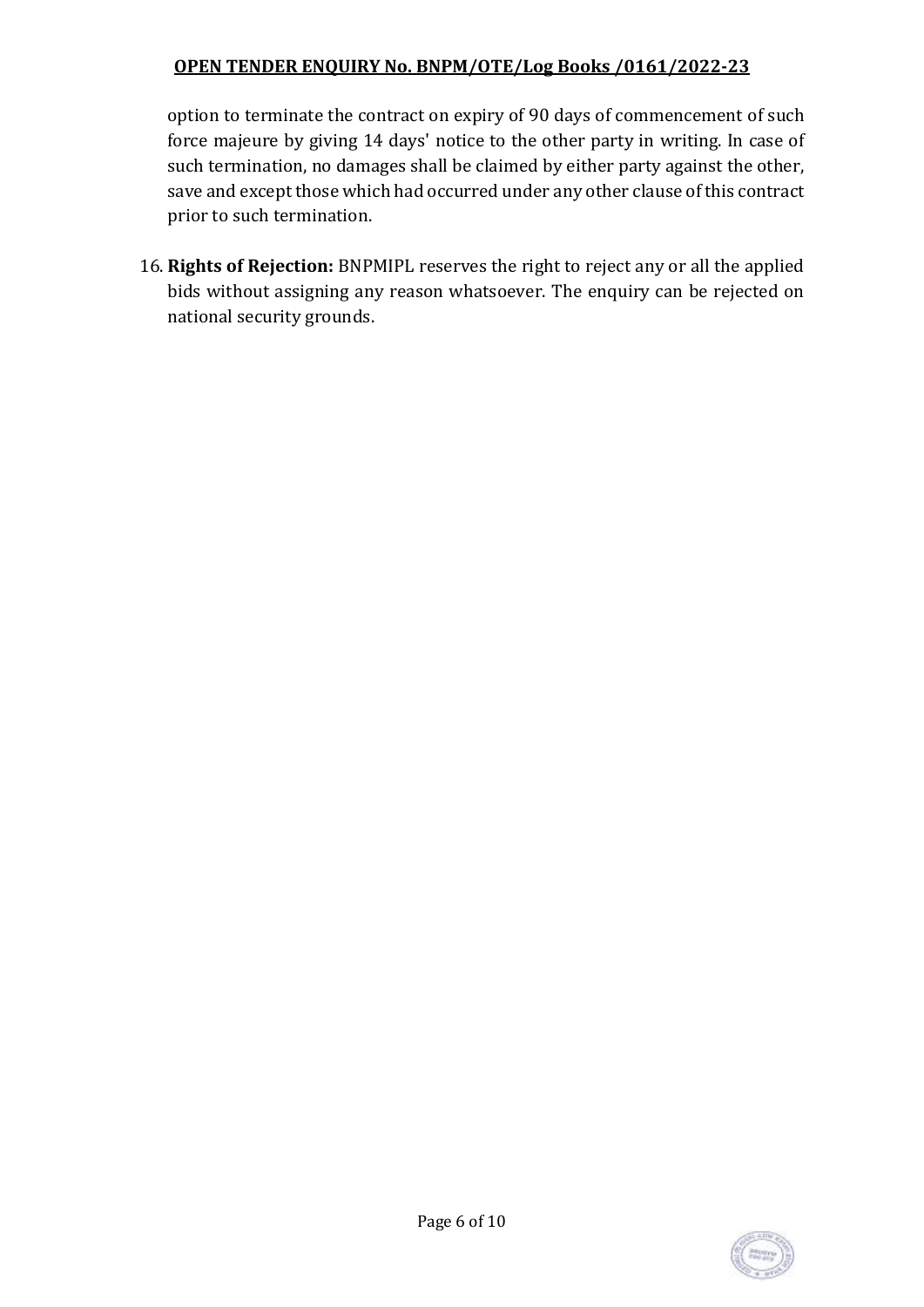17. **Price Bid Format:** 

| Sl.<br>No.     | <b>Material Description</b>                                                             | <b>UOM</b>   | Qty. | Unit<br>Price<br>(INR) | <b>P&amp;F,</b><br><b>Insurance</b><br>& Freight<br><b>Charges</b><br>(INR) | GST@<br>$\frac{0}{0}$<br>Amount<br>(INR) | Unit price<br>including<br><b>P&amp;F,</b><br>Insurance,<br>Freight &<br>GST (INR) | <b>Total price</b><br>inclusive of<br><b>P&amp;F,</b><br>Insurance,<br>Freight &<br><b>GST (F.O.R,</b><br>BNPM,<br>Mysuru)<br>(INR) | <b>Input GST</b><br>Credit<br>(INR)<br>${GST}$<br>amount*<br><b>Total</b><br>quantity} | <b>Effective</b><br>price<br>inclusive of<br><b>P&amp;F,</b><br>Insurance,<br>Freight<br>(F.0.R,<br>BNPM,<br>Mysuru)<br>(INR) |
|----------------|-----------------------------------------------------------------------------------------|--------------|------|------------------------|-----------------------------------------------------------------------------|------------------------------------------|------------------------------------------------------------------------------------|-------------------------------------------------------------------------------------------------------------------------------------|----------------------------------------------------------------------------------------|-------------------------------------------------------------------------------------------------------------------------------|
| A              | $\mathbf B$                                                                             | $\mathsf{C}$ | D    | E                      | $\overline{F}$                                                              | $\mathsf{G}$                             | $H = E + F + G$                                                                    | $I=H^*D$                                                                                                                            | $J = G^*D$                                                                             | $K=I-J$                                                                                                                       |
| $\mathbf{1}$   | Logbook for Line -1 production<br>record (Pulp plant)                                   | Nos.         | 20   |                        |                                                                             |                                          |                                                                                    |                                                                                                                                     |                                                                                        |                                                                                                                               |
| $\overline{2}$ | Logbook - Pulp plant Integrated<br>production data book (REC-PP-<br>02,03,04,05 and 06) | Nos.         | 60   |                        |                                                                             |                                          |                                                                                    |                                                                                                                                     |                                                                                        |                                                                                                                               |
| 3              | Logbook for Line -2 production<br>record (Pulp plant)                                   | Nos.         | 20   |                        |                                                                             |                                          |                                                                                    |                                                                                                                                     |                                                                                        |                                                                                                                               |
| $\overline{4}$ | Logbook for Line -1 & 2 DCS<br>Process parameters (Pulp plant)                          | Nos.         | 20   |                        |                                                                             |                                          |                                                                                    |                                                                                                                                     |                                                                                        |                                                                                                                               |
| $\overline{5}$ | Logbook for Cotton Comber Bales<br>Consumption (Pulp plant)                             | Nos.         | 30   |                        |                                                                             |                                          |                                                                                    |                                                                                                                                     |                                                                                        |                                                                                                                               |
| 6              | for<br>Lab<br>Logbook<br>analysis<br>requisition & report (Pulp plant)                  | Nos.         | 20   |                        |                                                                             |                                          |                                                                                    |                                                                                                                                     |                                                                                        |                                                                                                                               |

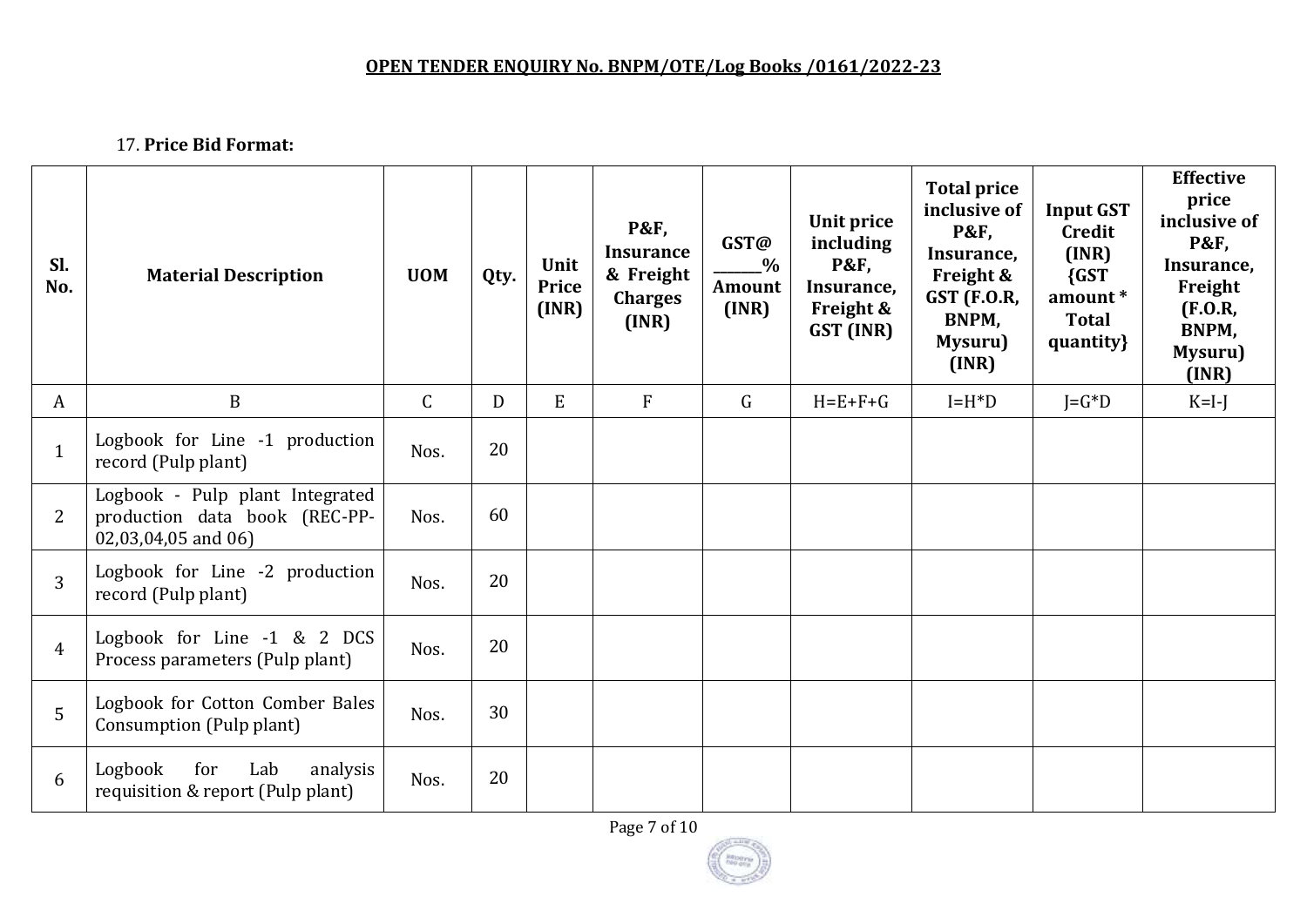| Pulp plant 0 mtr Check list (REC-<br>$PP-14$                                         | Nos. | 60 |  |  |  |  |  |  |  |
|--------------------------------------------------------------------------------------|------|----|--|--|--|--|--|--|--|
| Total price inclusive of all tax, freight, P&F & any other charges in figures        |      |    |  |  |  |  |  |  |  |
| Total price inclusive of all tax, freight, P&F & any other charges in words<br>_____ |      |    |  |  |  |  |  |  |  |

Note: Evaluation shall be done on the basis of overall effective price to decide L-1 bidder

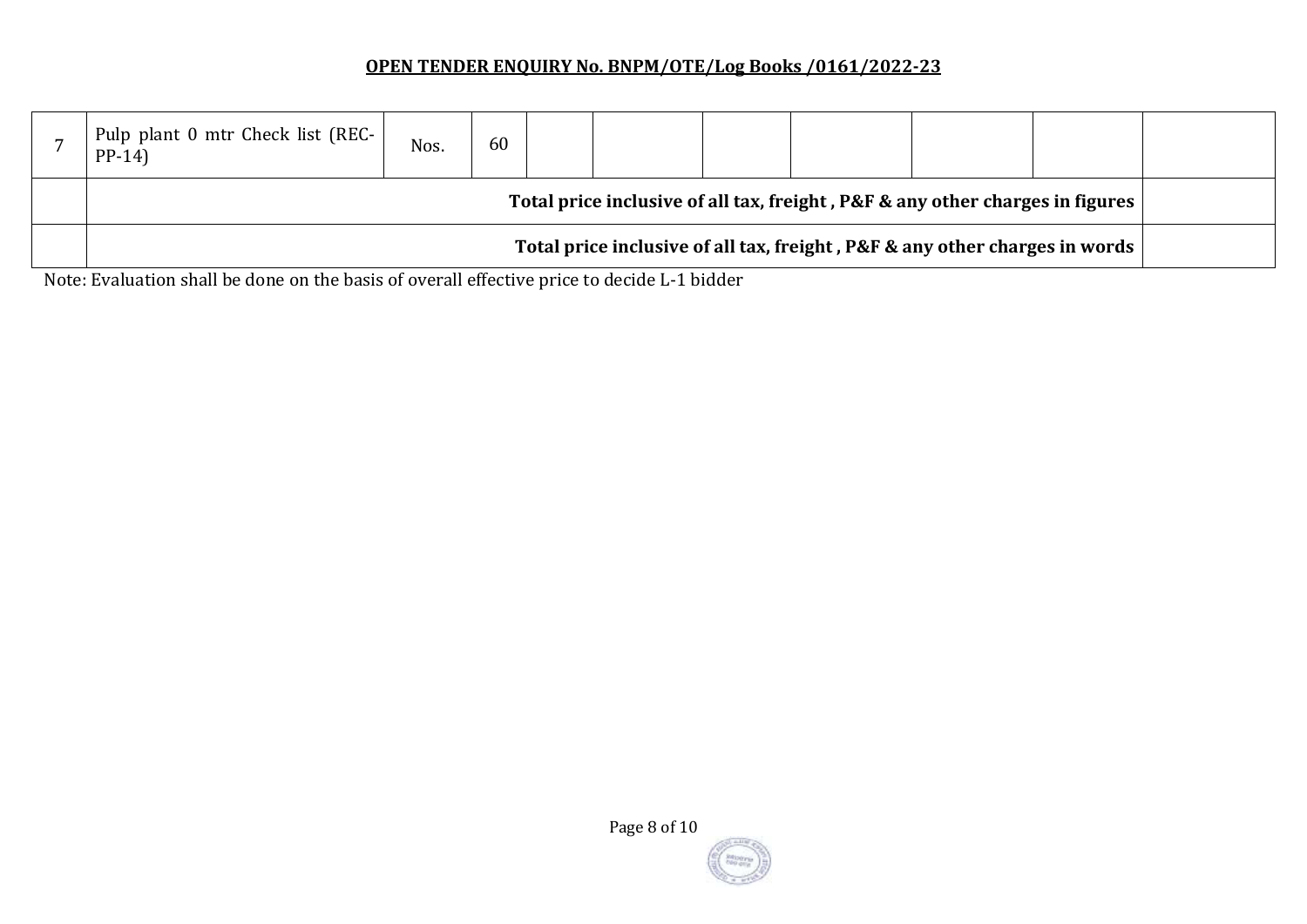We hereby confirm that

- 1. We accept all the terms & conditions mentioned in the enquiry.
- 2. Payment Terms: 100% within 30 days from the date of receipt and acceptance of goods at BNPM Plant, Mysuru.
- 3. Price quoted is inclusive of P&F, Insurance, Freight and GST on F.O.R Basis, BNPM Plant, Mysuru.
- 4. Bid validity: 30 days from the date of enquiry closing date.
- 5. HSN Code:(i)………………
- 6. Delivery period: ………………… (Days / Weeks)
- 7. Warranty Period: ………………. Months (Time Period to be specified, in case warranty period is less than 12 months / NA to mentioned in the in case warranty is not applicable)
- 8. **BankDetails:** Acc. No. …………………………….; Bank Name: ……………………………………………; Branch name: ………………………………………..; Branch Code: …………………………………………;
	- IFSC: ……………………………………………………..;
- 9. MSME / NSIC status: …………………………………. (If yes, then supporting document to be submitted along with the offer)

(Please fill above: MSI – For Micro Enterprises; SSI – For Small Enterprises; MED.SI –

For Medium Enterprises; NSIC – For National Small Industries Corporation regd. firm)

10. Bid Security Declaration has been submitted as per the format provided at page no. 10

Signature of bidder: …………………………………….

Name of the Firm: …………………………………………

Seal of the firm: …………………………………………...

GST No. …………………………………………………………

# **Contact Details:**

Contact Person: …………………………………………..

Contact No. …………………………………………………

Contact Email Id: …………………………………………………….

NOTE: Interested bidders are recommended to register themselves at company's website https://bnpmindia.com/Vendor.aspx in order to get future enquiries of relevant items.

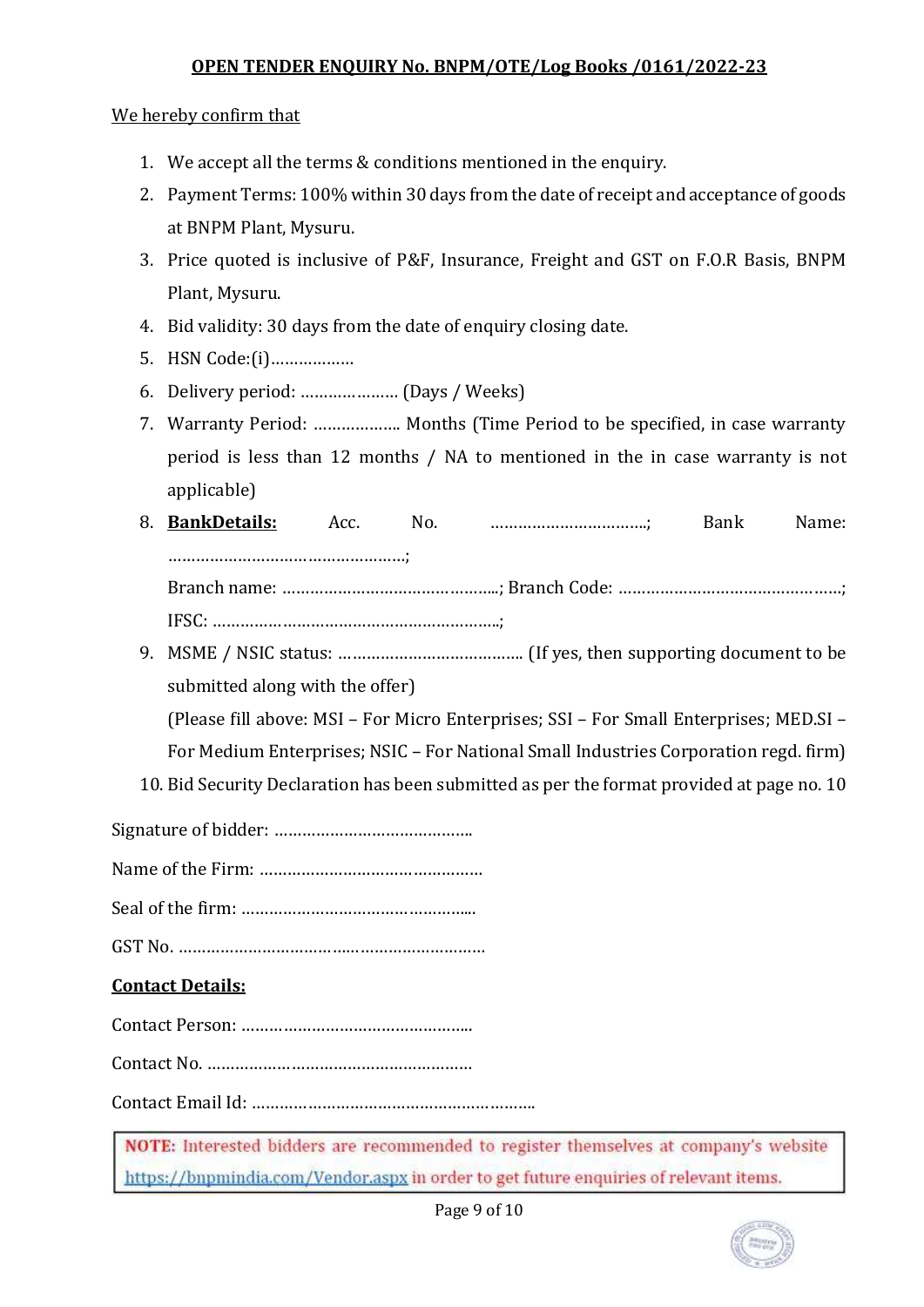# **Format for Bid Security Declaration:**

# **Enquiry No: BNPM/OTE/Log Books /0161/2022-23, dated: 17.06.2022 (To be submitted on Company letterhead)**

#### **BID SECURITY DECLARATION**

We, the undersigned, declare that we will automatically be suspended from being eligible for bidding in any tender with Bank Paper Mill India Private Limited, Mysore for the period of 12 months, if we are withdrawing our Bid during the period of bid validity (or) fail / refuse to furnish the performance security / execute the contract, if awarded.

| Signature |  |
|-----------|--|
|           |  |

Name---------------------------------------------------------

Designation-------------------------------------------------

Date----------------------------------------------------------

Stamp of the Organization-------------------------------